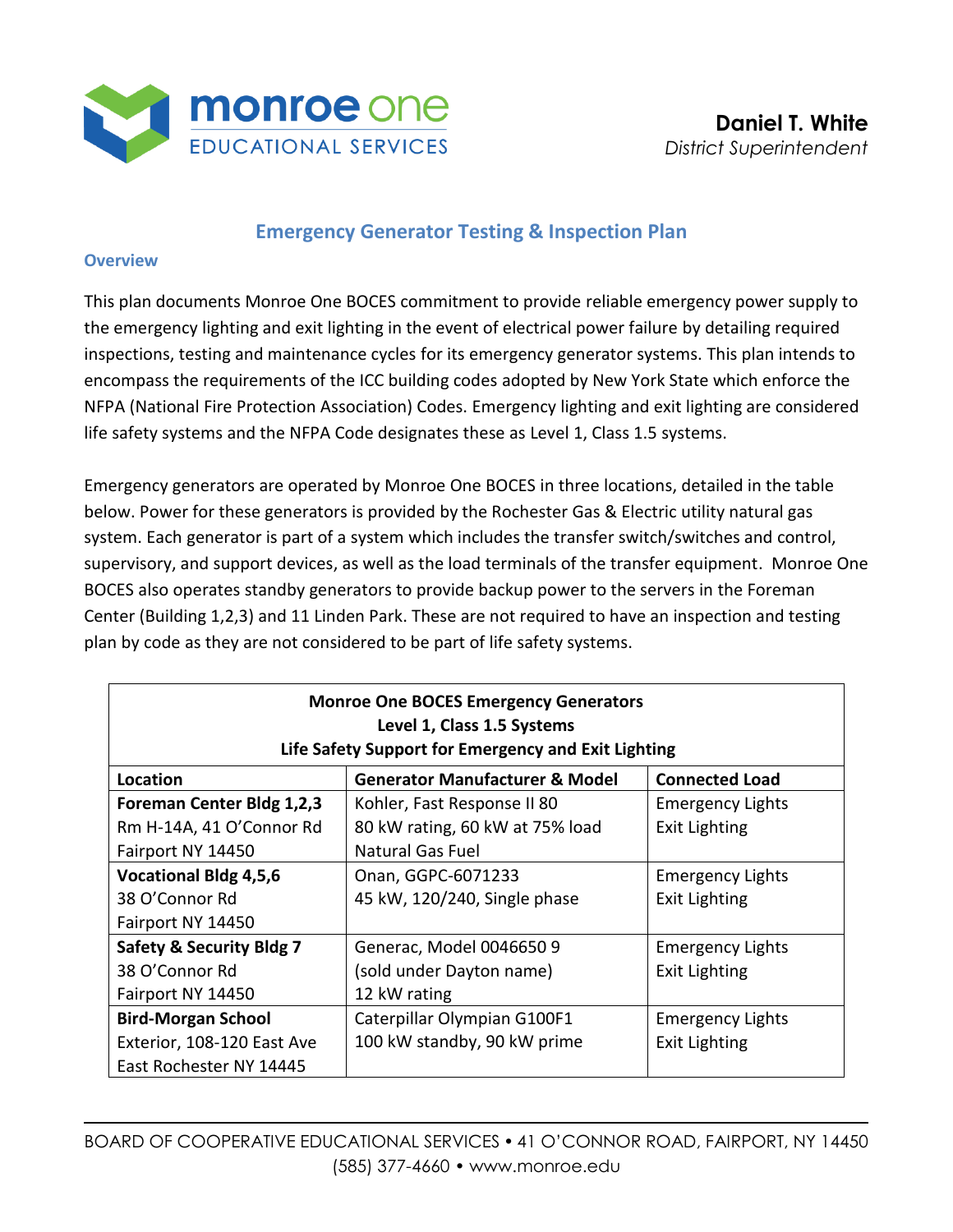| <b>Monroe One BOCES Standby Generators</b><br>Support for vital business functions but not required by life-safety codes |                                                                                                                                                                                              |                                                                          |  |
|--------------------------------------------------------------------------------------------------------------------------|----------------------------------------------------------------------------------------------------------------------------------------------------------------------------------------------|--------------------------------------------------------------------------|--|
| Location                                                                                                                 | <b>Generator Manufacturer &amp; Model</b>                                                                                                                                                    | <b>Connected Load</b>                                                    |  |
| Foreman Center Bldg 1,2,3<br><b>Exterior South East Corner</b><br>41 O'Connor Rd<br>Fairport NY 14450                    | Generac Power Systems, Inc.<br>Natural Gas Fuel, 300 kW, Model<br>12953580200, Serial # 2112845,<br>Hino engine EK130 S# A16649                                                              | Backup for servers in<br>$A-03,$<br>Auto transfer switch<br>is in $B-12$ |  |
| Technology Services,<br>Outside I-01 Server Room 11<br>Linden Park<br>Rochester NY 14625                                 | Generac Power Systems, Inc.<br>130 rated kW, Purchased 12/2005<br>120/208 V, 3 ph, 451 Amps, 60 Hz<br>Type SG0130-G366.8N28EPSYC<br>Model 5513030100, Serial<br>#2084180, Engine 0D3454      | Backup for servers in<br>$I-01$                                          |  |
| Technology Services,<br>Outside I-01 Server Room<br>11 Linden Park<br>Rochester NY 14625                                 | Generac Power Systems, Inc.<br>130 rated kW, Purchased 12/2009<br>120/208 V, 3 ph, 451 Amps, 60 Hz<br>Type SG0130-G366.8N30HPYYC<br>Model 11209310200, Serial<br>#11209310200, Engine 0H0923 | Backup for servers in<br>$I-01$                                          |  |

## **GENERATOR TESTING AND INSPECTION REGULATIONS**

### **Performance Requirement Summary for Emergency Generators:**

Emergency generators used to provide power to emergency lighting and exit systems shall be installed, tested and maintained in accordance with NFPA 110, Emergency and Standby Power Systems. They must provide emergency illumination for not less than 90 minutes after the failure of normal lighting. And, emergency lighting must be not less than 1 foot-candle at any point along the path of egress at floor level. However, the lighting level may degrade to 0.6 foot-candle by the end of the 90 minute period.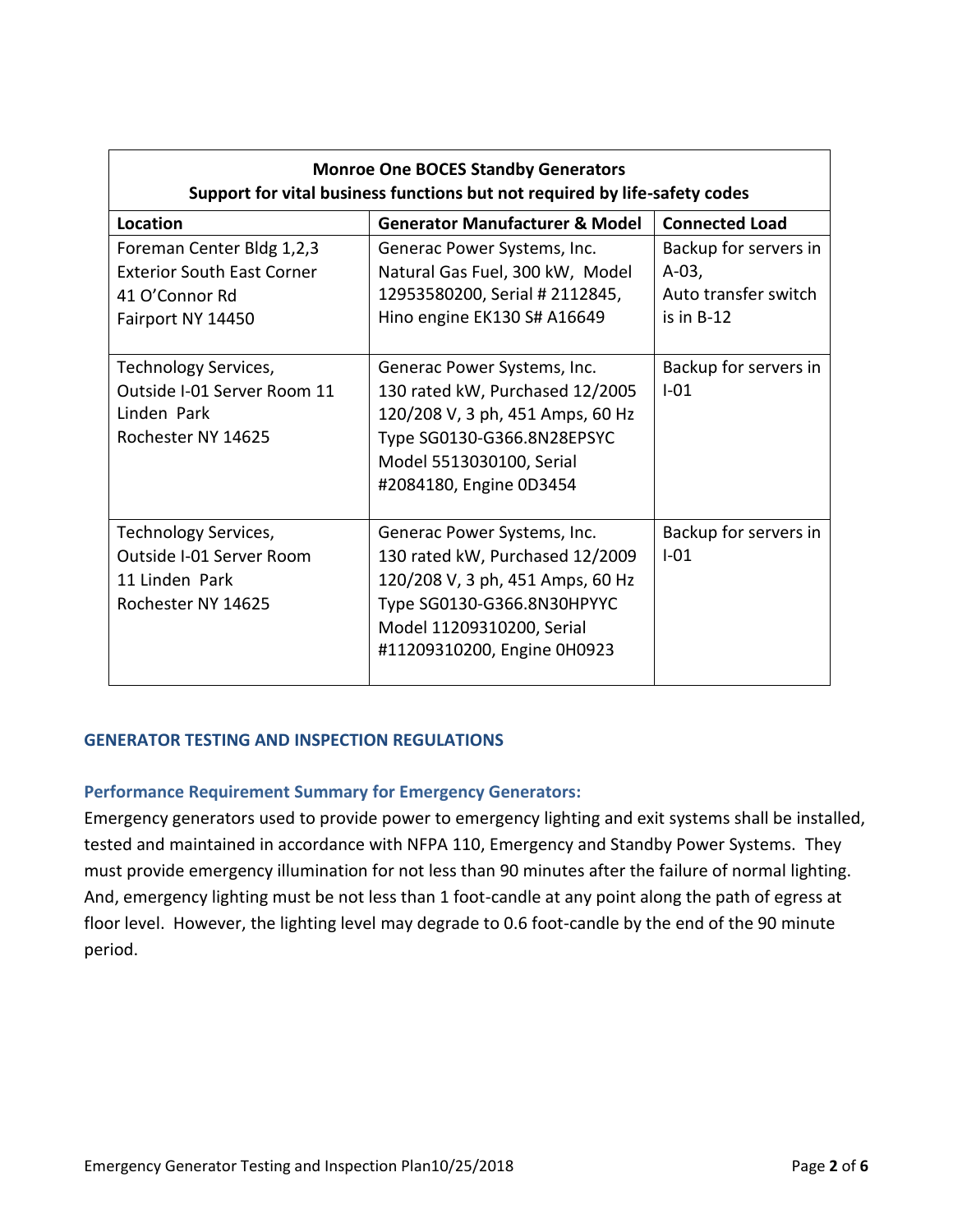#### **Testing Requirements Summary for Emergency Generators:**

- 1. Testing requirements follow from emergency lighting test requirements:
	- a. Monthly for a minimum of 30 seconds.
	- b. Annually for a minimum of 90 minutes.
- 2. Written records of tests shall be maintained by the building owner.
- 3. Testing standards do not establish a specific date and time of day for required testing. Tests may be scheduled to minimize disruption to supported operations.
- 4. Operational testing of the emergency generator, transfer switch and associated components must be overseen by a properly trained person. Evidence of such training should be kept in the designated employees' personnel file. In the absence of a properly trained person on‐site, an outside vendor may be contracted to provide the testing.

### **Maintenance Requirements for Emergency Generators**

Requirements for routine maintenance and operational testing of emergency generators can be found in Chapter 8 of the 2002 edition of NFPA 110 and Sections 3‐4.4, 3‐5.4 and 3‐6.4 of NFPA 99(99).

- 1. Special tools and testing devices necessary for routine maintenance must be available for use when needed [see: NFPA 110(99), Section 6‐2.3; NFPA 110(02), Sec. 8.2.3].
- 2. Routine maintenance and inspections of the emergency generator and associated components must be overseen by a properly trained person. Evidence of such training should be kept in the designated employees' personnel file. In the absence of a properly trained person on‐site, an outside vendor may need to be contracted to oversee the performance of all or part of these services.

#### **Weekly Inspections**

Weekly inspection will be assigned and documented through the Q Ware CMMS, follow the equipment manufacture's recommendations and include a check of the following:

- 1. Natural gas line continuity: operating fuel pressure, piping integrity
- 2. Generator engine oil: proper level, operating pressure, oil heater if provided
	- a. Engine oil level may be checked with the unit stopped.
	- b. Oil operating pressure should normally be above 40 psi.
- 3. Cooling system: coolant level, water pump(s), jacket water heater, belts, hoses, fan
- 4. Exhaust system: drain condensate trap and inspect for possible leakage
- 5. Battery system: possible corrosion, specific gravity, electrolyte level (between 1250 and 1275) and battery charger operation
- 6. Electrical: a general inspection of wiring and connections, circuit breakers/fuses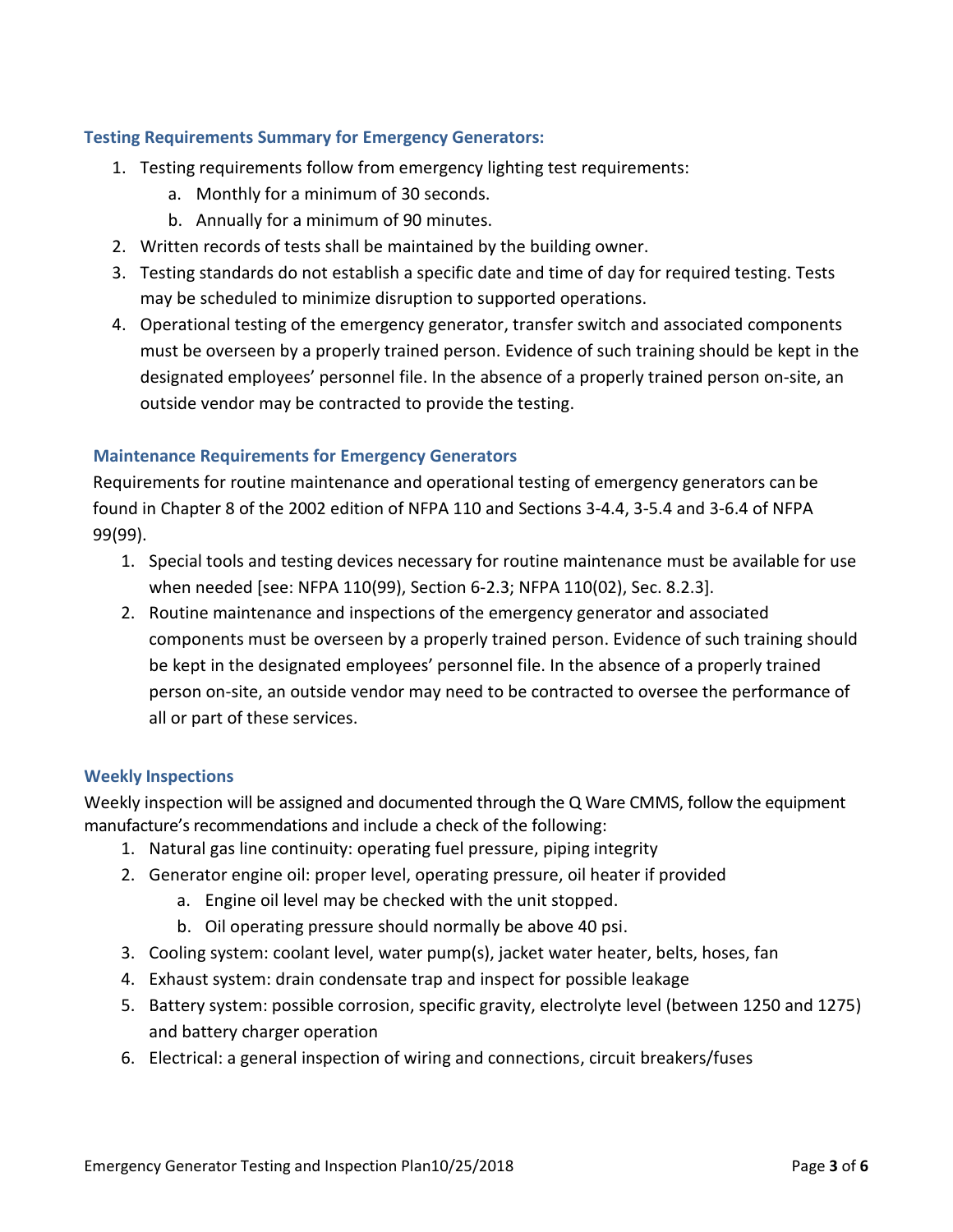7. Generator: debris, foreign objects, loose or broken fittings; guards and components; any unusual condition of vibration, leakage, noise, temperature or deterioration

# **Monthly Test Requirements**

- 1. Monthly Tests will include a weekly inspection and require a completed Monthly Generator Exercise Report (attached to this plan) and will be assigned and documented through the Q Ware CMMS.
- 2. The completed Monthly Generator Exercise Report will be scanned to the shared drive S:\Workgroups\O & M-Staff\Health & Safety\Generator Testing and Inspections\Generator Inspection and Testing Logs
- 3. The Monthly Generator Exercise requires that proper PPE be worn for safety starting the generator and the transfer switch test.
- 4. The Monthly Generator Exercise requires that the generator be run not less than 35 minutes after achieving normal operating temperature at not less than 30% of its nameplate load.
- 5. The monthly test may be scheduled to coincide with a peak load shaving exercise, if not less than 20 or more than 40 days between tests.
- 6. The transfer switch must be tested and it should transfer power in not less than 1 second and not more than 10 seconds. "Transfer Test" switch or button may be usedto perform this test.
- 7. The time delay on shutdown, or restoration to normal power is expected to be not less than 5 minutes, to give the primary source sufficient time to stabilize before retransfer of the load.

## **Annual Test Requirements**

- 1. The annual test will replace and encompass all of the requirements of one monthly test its encompassed weekly inspection.
- 2. The annual test will be operate emergency generator system to prove that the emergency and exit lighting is consistently maintained for not less than 90 minutes.
- 3. Infrared test of each systems' transfer switch and load panels, to hunt for loose connections, will be scheduled to be performed annually.

## **Testing Cautions**

- 1. Operating electrical breakers, especially high voltage and amperage breakers, exposes a person to possible shock, electrocution and/or arc flash hazards. Therefore, the person operating the switches or breakers must be adequately trained and take proper safety precautions, including the wearing of proper personal protective equipment (PPE).
- 2. The facility's electrical mains will not be used to test the emergency generator because there is risk that the unexpected might make it difficult or impossible to restore normal power. It is better to test by interrupting power just ahead of the transfer switch/switches on an alternating or rotating basis in order to make sure each transfer switch has an intact engine start circuit.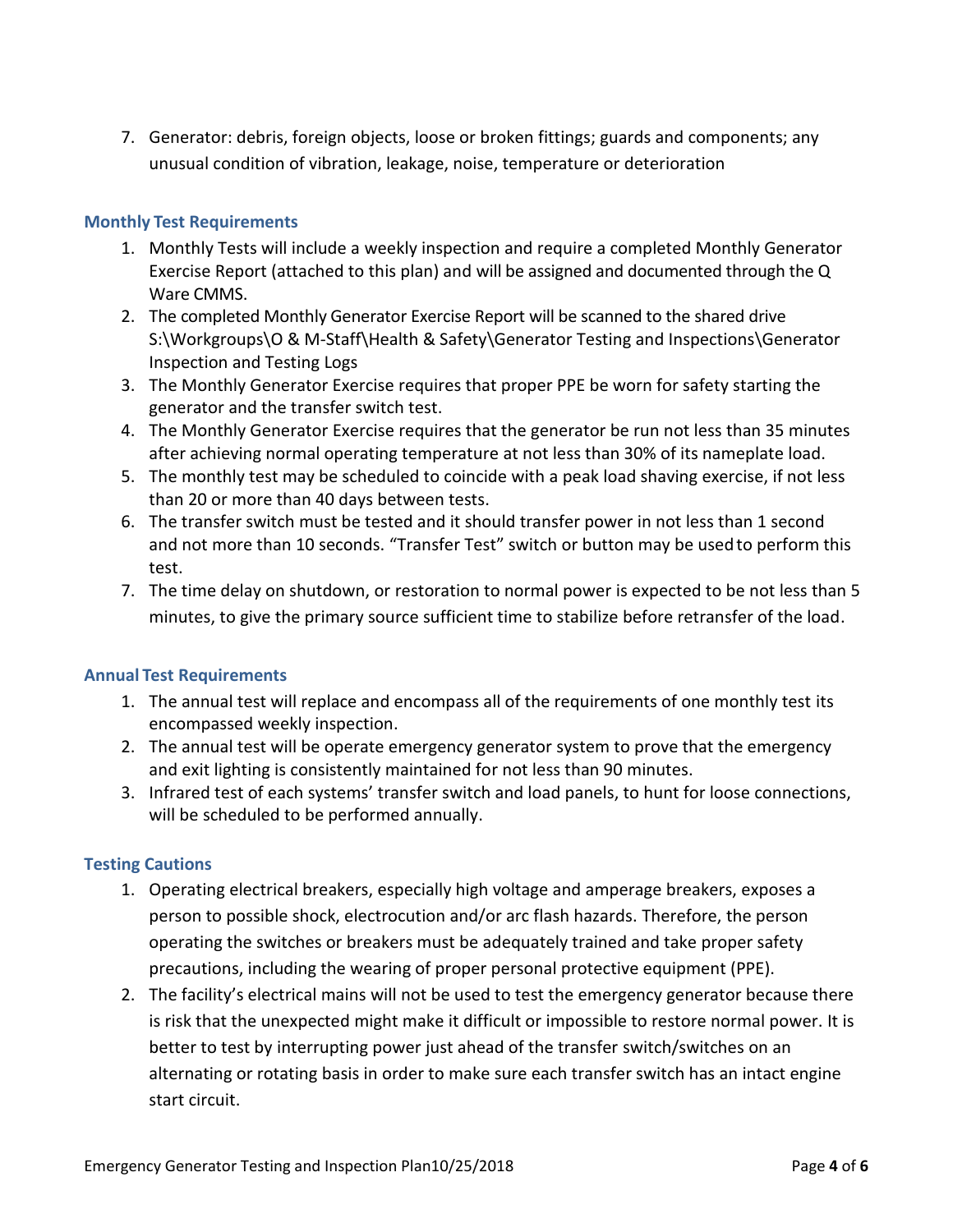3. The test period is should be set for the health of the generator, for example the generator may not reach operating temperature in 30 minutes and may need a longer enough to ensure that all engine parts are properly lubricated and minimum exhaust gas temperatures as recommended by the manufacturer are achieved. The minimum testing parameters required by NFPA may not be long enough.

### **Emergency Generator Records**

- 1. Emergency generator records must be available for review at the request of a code enforcement officer.
- 2. Inspections, tests, exercises, repairs, and maintenance reports and notes will be maintained for at least three years.
- 3. Generator maintenance records logs will be scanned into and located on the shared drive: S:\Workgroups\O & M-Staff\Health & Safety\Generator Testing and Inspections\Generator Maintenance Records.
- 4. The inspection and testing checklists will be scanned into and located on the shared drive: S:\Workgroups\O & M-Staff\Health & Safety\Generator Testing and Inspections\Generator Inspection and Testing Logs
- 5. The Q Ware CMMS (Computerized Maintenance Management System) is located online <http://quecentreweb.monroe.edu/monroe1boces/login.aspx> and contains the record of Preventative Maintenance Work Orders which detail the assignments of weekly, monthly and annual inspections and testing of the emergency generators.
- 6. The two employees who are responsible for knowing where these records are kept are the O&M Foreman, James Hartman and the O&M Office Manager, Darlene Keyes.
- 7. Records must include:
	- a. Date of report
	- b. Name(s) of the person(s) providing the service
	- c. Identification of unsatisfactory conditions
	- d. Corrective action taken (including parts replaced)
	- e. Any testing of repairs recommended by the manufacturer
- 8. Operation manuals for all major generator components must be kept in a secure, convenient location near the equipment.
- 9. A second operation manual will be kept on online, S:\Workgroups\O & M-Staff\Health & Safety\Generator Maintenance\Generator Operation Manuals
- 10. Operation manuals must, at a minimum, contain the following:
	- f. Explanation, in detail, of the operation of the emergency power supply system
	- g. Instructions for routine maintenance
	- h. Detailed repair instructions